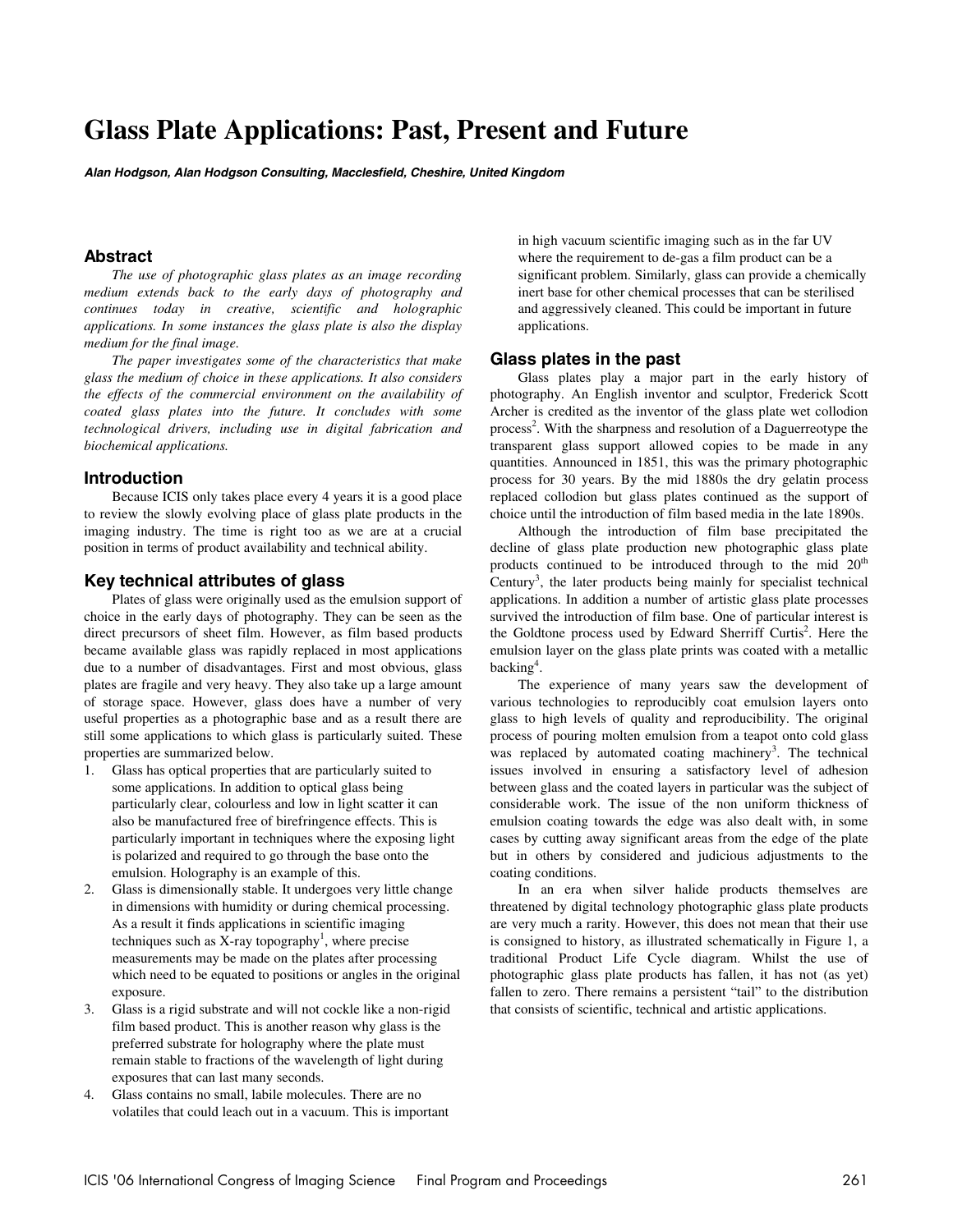

Figure 1 Product life cycle diagram of photographic glass plates

#### **Glass plates now**

Whilst the present use of photographic glass plates can be considered as divided into Scientific, Artistic and Technical applications there is often no clear boundary between these. A good example is their use in holography which spans all 3 of these. Glass works particularly well for holography as it fulfils specific needs in terms of rigidity, scatter, light transmission and birefringence. However, there are a number of other specific applications that are more common.

#### **Scientific applications**

Photographic glass plates have been used in scientific applications since the earliest days of photography. As an example, they have been used since 1867 in the study of radiation and particle physics<sup>5</sup>. Whilst there have been many types of specialist photographic plates produced for scientific applications only a few products currently survive.

They are still used in vacuum applications such as far UV spectroscopy and spark source mass spectroscopy<sup>6</sup>. The key attributes here are the fact that glass contains no small, labile molecules that could leach out to spoil the vacuum and that glass can be manufactured thin enough to be curved to the image plane. This latter attribute was also important in the history of astrophotography<sup>7</sup>.

Glass coated with photographic nuclear emulsions<sup>5</sup> continues to be used for diverse applications such as autoradiography<sup>8</sup>, particle physics<sup>9</sup> and X-ray topography<sup>1</sup> where the dimensional stability of glass allows for precise location of detail.

#### **Reproducing historical photographic processes**

There is presently historical interest in the use of photographic glass plate products. As we pass through the centenaries of a number of historical photographic milestones there has been renewed interest in reproducing these original techniques. Processes such as the Autochrome and Orotone have recently enlivened the interest in glass plate products.

The Autochrome process was the first practical system for colour photography. It was somewhat unusual in that it was an additive colour process using RGB dyed starch grains<sup>10</sup>. Patented in 1904 it was produced on glass until the 1930s so has recently passed through the centennial. However, much of the subject matter recorded on this medium, such as the pictorial records of 1914-18 wartime France are now approaching centennial events that refresh interest in the medium.

Another example is the Goldtone process used by Curtis<sup>4</sup>. This has recently been resurrected using photographic glass plates using modern methods $^{11}$ .

The ability to reproduce these processes is important from a number of perspectives. There is historical and artistic interest in reproducing these technologies, particularly around the centennial anniversaries. Also, reproduction of the technology using modern methods provides a useful perspective for the preservation and restoration of the original imagery. However, perhaps of more importance for future glass plate applications is that it refreshes our technical capabilities and reminds us of knowledge that was once common and is in danger of being lost as photographic glass plate production becomes confined to a smaller experience base. A pertinent example of this is knowledge of coated layer adhesion and the factors that govern this for some materials on glass.

#### **Technical applications – Digital Fabrication**

Once again there is a long history of the use of photographic glass plates in technical applications. For example, the rigidity of the glass substrate lends itself to precision work making photomasks for semiconductor fabrication. Most of these applications are now consigned to history.

However, there is one area where the use of glass plates in imaging applications is growing. This is the field of Digital Fabrication. The ability of printing processes such as ink jet to generate 3 dimensional structures by overlaying many layers of printing "ink" looks likely to become an enabling technology that will unlock many other applications. One early example is the ability to build up Braille characters by this method<sup>12</sup>.

Whilst these applications do not use the silver halide coated glass plates of the past they are still pertinent to consider here. The key attributes listed earlier in this paper that made glass attractive for photographic use are still of value in these applications. Also, the knowledge and technical capabilities developed from years of glass plate technology are applicable to some of the emerging applications.

Over the last few years we have seen the appearance of flatbed inkjet printers that are capable of printing onto rigid media. Whilst these devices are capable of printing onto glass plates this has mainly been restricted to creative applications. Process development systems designed for Fabrication are now appearing, capable of printing onto glass substrates $^{13}$ . In addition advances in print head design are giving access to different jettable fluids $14$ . The key enabling technologies are now coming into place for rapid advancement in this field.

Much of Digital Fabrication technology is still in the R&D phase and the same key attributes listed earlier in this paper that made glass attractive for photographic use are still of value at this time. Prints on glass substrates are being used to develop processes for fabrication in hybrid printing systems<sup>15</sup> and electronic memory devices<sup>16</sup>. Glass has also found use as a test bed for materials development of metallic inks for the fabrication of conductors in printed electronics<sup>17</sup>.

In addition to these development activities some early applications already exist. As an example, fabrication techniques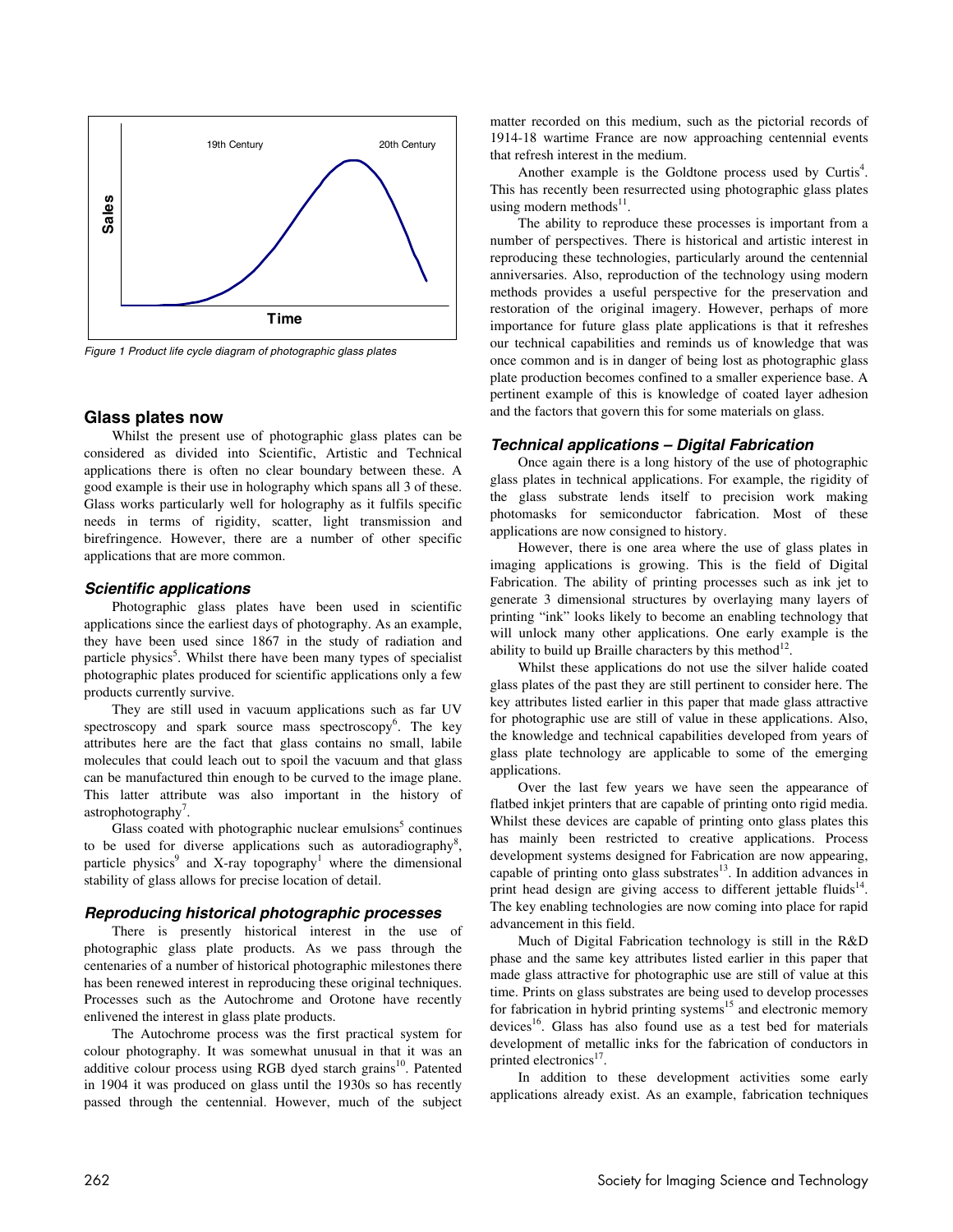using glass substrates have been shown to be effective in catalyst screening<sup>18</sup>.

#### **Glass plates into the future**

Some small scale demand for photographic glass plates looks set to continue into the future for applications such as reproductions, holography and scientific work. However, it remains to be seen if this will be sufficient to keep production machines in use, maintain a supply of people skilled in the art and retain the small number of manufacturers remaining in this field. Without new applications commercial pressures may cause all this to disappear.

The R&D use of glass plates in Digital Fabrication seems set to continue but the more lucrative and high volume sales await production scale applications. Glass plates are currently the substrate of choice for flat panel display fabrication as it can withstand the temperature conditions of the process and has the requisite dimensional stability<sup>19</sup>. Whilst much effort in display technology and printed electronics will go into work on flexible substrates market research<sup>20</sup> indicates that \$183 million of glass substrates will be consumed by the printable electronics industry in 2013. However, as the majority of this seems set to be in the form of standard, uncoated glass types we cannot rely on printed electronics to save the capabilities needed to produce photographic glass plates.

There are some applications coming along that require the same sorts of technologies that are used in photographic glass plate coating. What remains to be seen is if these are sufficient to ensure the commercial viability of glass plate coating into the future.

#### **Coated glass into the future**

There is still the potential for photographic applications to develop sufficient volumes to save the commercial viability of glass plate coating. A consortium of holographers in Europe has secured European Community funding to investigate the production of materials for full colour holography<sup>21</sup>. This project is to include glass plate coating.

One promising area that Digital Fabrication will undoubtedly move into is the manufacture of optical devices. Some early work has shown that microlens arrays can be produced by depositing polymer droplets onto a substrate<sup>22</sup>. An interesting extension of this is the manufacture of microlenses by ink jetting drops of solvent onto a polymer substrate and allowing the wetting and subsequent evaporation of the drop to deform the surface<sup>23</sup>. Anyone who has experienced drying marks on photographic film will recognise this phenomenon. Swellable layers coated by traditional coating methods may find application in optical device fabrication.

Biochemical applications may also play a part in the future. Traditional gelatin coatings may prove to be an interesting medium for biochemical processes dispensed by these new Fabrication technologies. Biomedical applications that use silver sensitised systems have also appeared<sup>24</sup>. The ability to coat controlled swellable layers containing suspensions of inorganic salts to high uniformity may yet prove to be of value to these emerging technologies too.

# **Conclusions**

Unless further applications appear the capability to produce photographic glass plates will disappear because of a lack of commercial viability. Whilst this would be unfortunate for conservators and historians interested in our photographic heritage we are at risk of losing knowledge, capability and experience that may prove to be of value to future applications.

There is some hope for the future viability of this process. A resurgence of interest in some photographic glass plate applications and new Digital Fabrication technologies may arrive in time to save this capability.

#### **References**

- [1] Y. Epelboin, A. Jeanne-Michaud, A. Zarka, "The use of nuclear emulsions in X-ray topography: improvement of the development methods", J. Appl. Cryst. **12**, 201-204 (1979).
- [2] M Alinder, The Focal Encyclopedia of Photography, Ed. R Zakia, L Stroebel 3<sup>rd</sup> Edition (Focal Press, 1993).
- [3] R J Hercock, G A Jones, Silver by the ton (McGraw Hill, 1979).
- [4] C Cardozo, Sacred Legacy: Edward S Curtis and the North American Indian (Simon & Schuster, 2000) pg 186.
- [5] C F Powell, P H Fowler, D H Perkins, The Study of Elementary Particles by the Photographic Method (Pergamon Press, 1959).
- [6] E B Owens, "Spark-Source Mass Spectroscopy", Applied Spectroscopy, Volume 21, Number 1, pp. 1-8 (1967).
- [7] A Hodgson, P Wise "Digital Imaging Trends in Consumer Astronomical Photography", Proc. IS&T's ICIS conference 2006.
- [8] J R J Baker, "Autoradiography: A comprehensive overview" in the Royal Microscopical Society Microscopy Handbook 18 (Oxford Scientific Publications, 1989) ISBN 0-19-856422-8.
- [9] F Close, M Marten, C Sutton, The Particle Odyssey (Oxford University Press, 2002).
- [10] H Wallach, The Focal Encyclopedia of Photography, Ed. R Zakia, L Stroebel 3<sup>rd</sup> Edition (Focal Press, 1993).
- [11] S Brown "Gold Rush", British Journal of Photography 6<sup>th</sup> October 1999.
- [12] R Barczyk, L Buczynski, D Jasinska-Choromanska, "The Influence of Print Technology on the Image Quality of Convex Braille Printouts for the Blind", Proc. IS&T's DPP2005, pp 65 – 66 (2005).
- [13] R N Mills, W F Demyanovich, "Materials and Process Development for Digital Fabrication Using Ink Jet Technology", Proc. IS&T's Digital Fabrication conference pp 8 – 12, (2005).
- [14] A L Brady, M M McDonald, S N Theriault, B Smith, "The Imapct of Silicon MEMS on the Future of Ink Jet Printhead Design and Performance", Proc. IS&T's NIP21, pp 264 – 267 (2005).
- [15] C-T Chen, Z-F Tseng, "Hybrid Digital Fabrication Method Coupled with Inkjet Printing and Photolithography", Proc. IS&T's Digital Fabrication conference pp  $105 - 108$ , (2005).
- [16] C-F Sung, K-T Lin, Y-Z Lee, J-P Hu, K Cheng, J Chang, T-F Ying, Y Yang, "Structure and Process of Ink-Jet Printed Organic Memory", Proc. IS&T's Digital Fabrication conference pp 109 – 111, (2005).
- [17] M Oda, H Yamaguchi, N Abe, T Atsuki, K Tel, M Kitazaki, S Ukishima, H Takei, S Ishibashi, T Hayashi, S Shiraishi, R Kiyoshima, "Individually Dispersed Nanoparticle Ink for Film Formation using Ink-jet", Proc. IS&T's Digital Fabrication conference pp 185 – 189, (2005).
- [18] B Parkinson, M Woodhouse, "A Digital Method for the Identification of Photoelectrolysis Catalysts for Water", Proc. IS&T's Digital Fabrication conference pp  $190 - 193$ , (2005).
- [19] H Kiguchi, "The Current Situation and Future Applications of the Inkjet Industry", Proc. IS&T's Digital Fabrication conference pp 113 – 118, (2005).
- [20] "Materials and Substrates For Printable Electronics: Opportunities and Markets" (NanoMarkets LC, 2006).